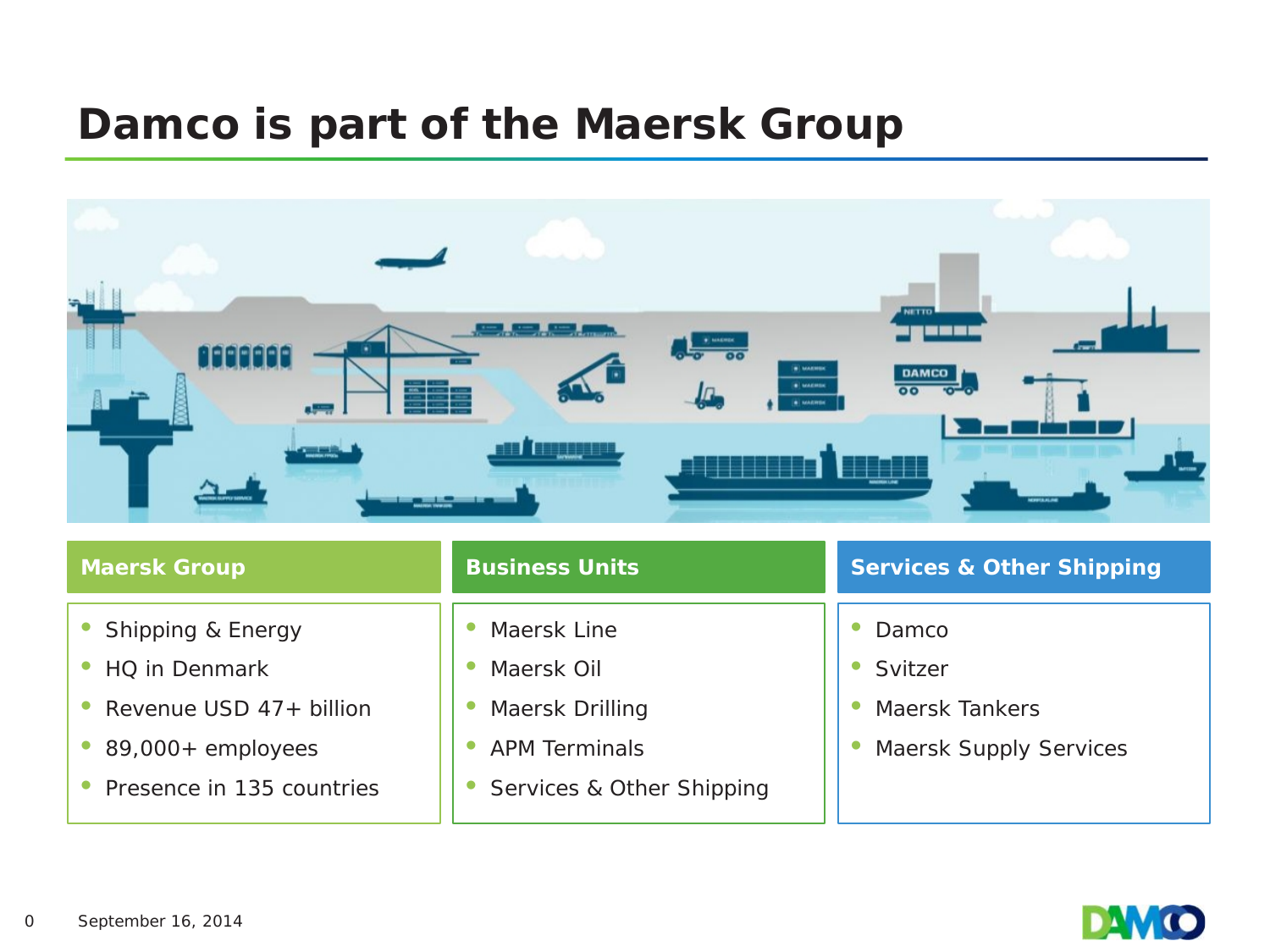## **Damco at a Glance**

Damco is one of the world's leading providers of freight forwarding and supply chain management services. For 100+ years we have been providing customers with transportation and logistics solutions that support the way they want to do business, wherever they are in the world.



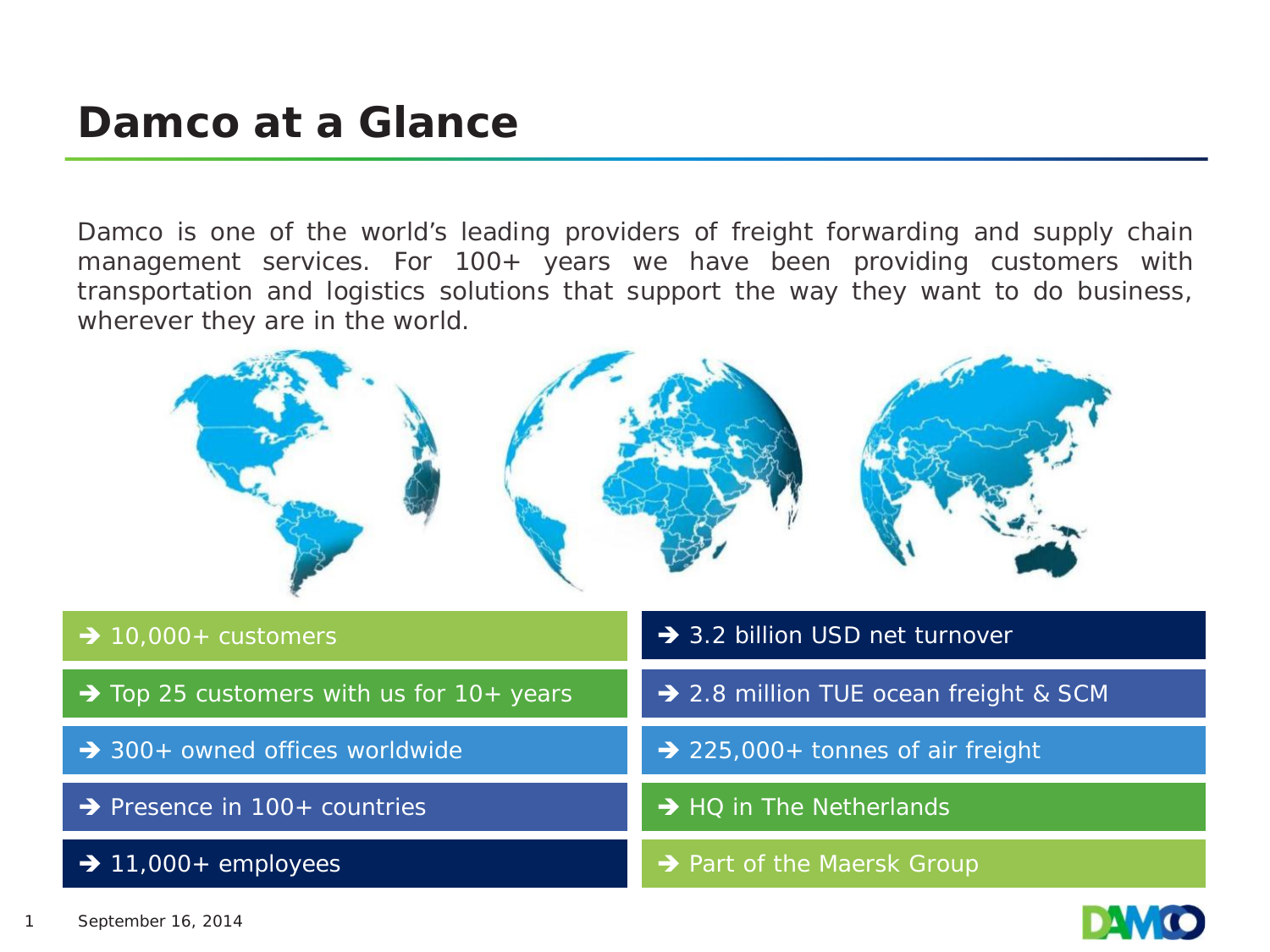## **Sustainability**

At Damco, we use our vast reach and end-to-end logistics expertise to balance economic, social and environmental concerns in global supply chains for the benefit of customers, employees, shareholders and society.

| <b>Health and Safety</b>    | <b>Security</b>                                              | <b>Climate &amp;</b><br><b>Environment</b>                | <b>Social</b><br><b>Responsibility</b>                                                                                    | <b>Responsible</b><br><b>Business Practices</b> |
|-----------------------------|--------------------------------------------------------------|-----------------------------------------------------------|---------------------------------------------------------------------------------------------------------------------------|-------------------------------------------------|
| Consistent, H&S<br>Standard | <b>Supply Chain</b><br>Security<br><b>Personnel Security</b> | <b>Green Logistics</b><br>Low Carbon<br><b>Operations</b> | <b>Diversity</b><br>Human and Labour<br><b>Rights</b><br><b>Strategic Donations</b><br>Logistics<br><b>Emergency Team</b> | Anti-Corruption<br>Responsible<br>Procurement   |

Invited to join a group of the **50 highest performing companies on sustainability**